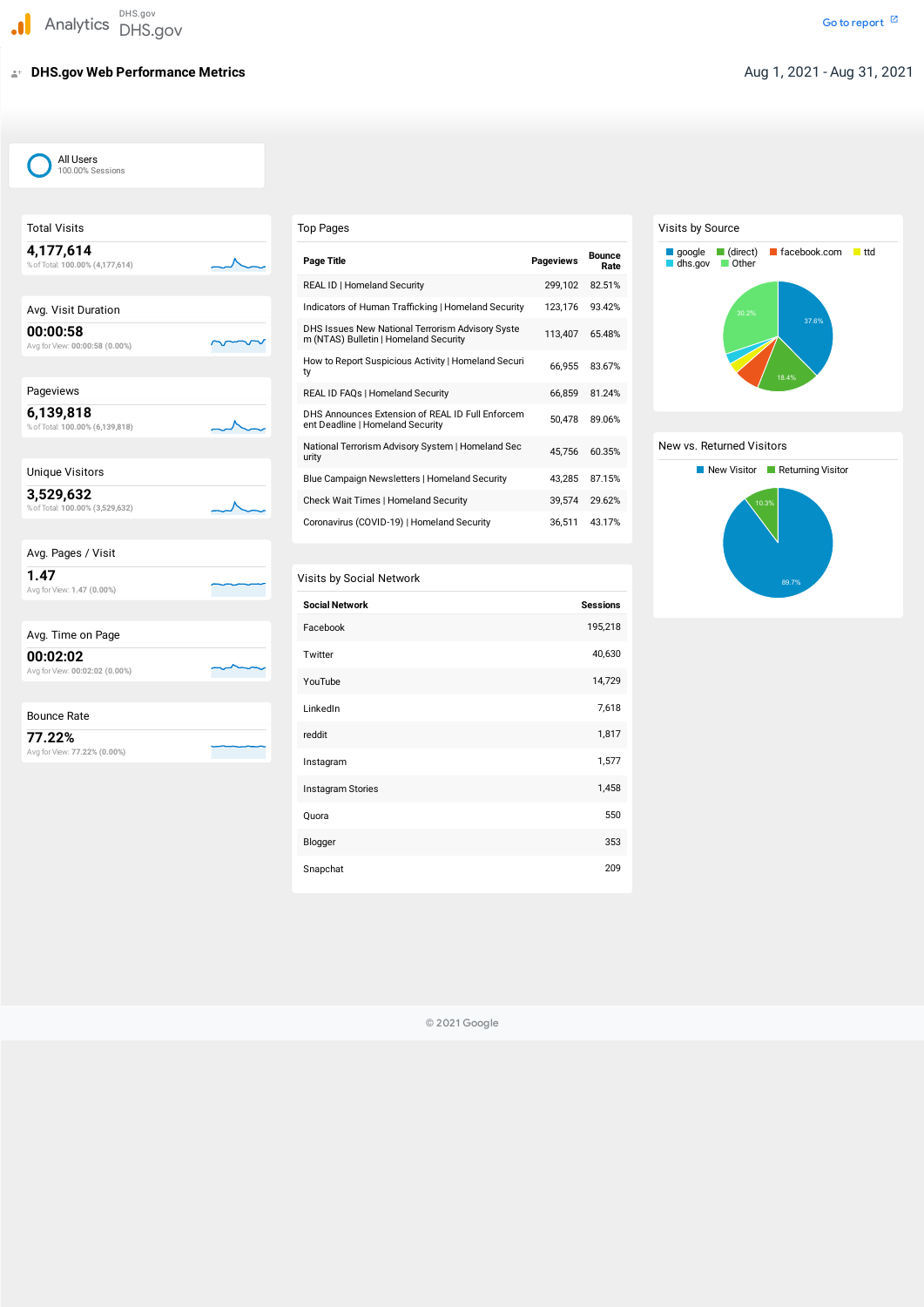# **DHS.gov Search Performance Metrics**

| Visits to DHS.gov                            | Τo  |
|----------------------------------------------|-----|
| 4,177,614<br>% of Total: 100.00% (4,177,614) | Ç   |
| <b>Total Internal Searches</b>               |     |
| 76,295<br>% of Total: 100.00% (76,295)       |     |
|                                              |     |
| <b>Total External Searches (Google)</b>      | ŗ   |
| 917,255                                      | ľ   |
| % of Total: 21.96% (4,177,614)               | II. |

#### Top External Searches (Google - as reported)

| Top Internal Searches by Search Term |  |
|--------------------------------------|--|
|--------------------------------------|--|

| <b>Search Term</b>       | <b>Total Unique Searches</b> | <b>Organic Searches</b> |
|--------------------------|------------------------------|-------------------------|
| global entry             | 1,383                        | 0                       |
| careers                  | 534                          | 0                       |
| covid                    | 534                          | 0                       |
| jobs                     | 391                          | 0                       |
| Covid                    | 363                          | 0                       |
| potential terror threats | 324                          | 0                       |
| real id                  | 324                          | $\Omega$                |
| "Illegal alien"          | 296                          | 0                       |
| domestic terrorism       | 248                          | 0                       |
| terror threats           | 239                          | 0                       |

# New vs. Returned Visitors



© 2021 Google

| <b>Page Title</b>                                                                     | <b>Sessions</b> |
|---------------------------------------------------------------------------------------|-----------------|
| National Terrorism Advisory System Bulletin - Augus<br>t 13, 2021   Homeland Security | 152,046         |
| REAL ID   Homeland Security                                                           | 98,915          |
| Blue Campaign Newsletters   Homeland Security                                         | 35,185          |
| Check Wait Times   Homeland Security                                                  | 27,181          |
| DHS Announces Extension of REAL ID Full Enforce<br>ment Deadline   Homeland Security  | 26,456          |
| REAL ID FAQs   Homeland Security                                                      | 20,769          |
| What Is Human Trafficking?   Homeland Security                                        | 16,324          |
| Learn What I Can Bring on the Plane   Homeland Se<br>curity                           | 15,265          |
| National Terrorism Advisory System Widget                                             | 13,004          |
| Homeland Security Careers   Homeland Security                                         | 12,889          |





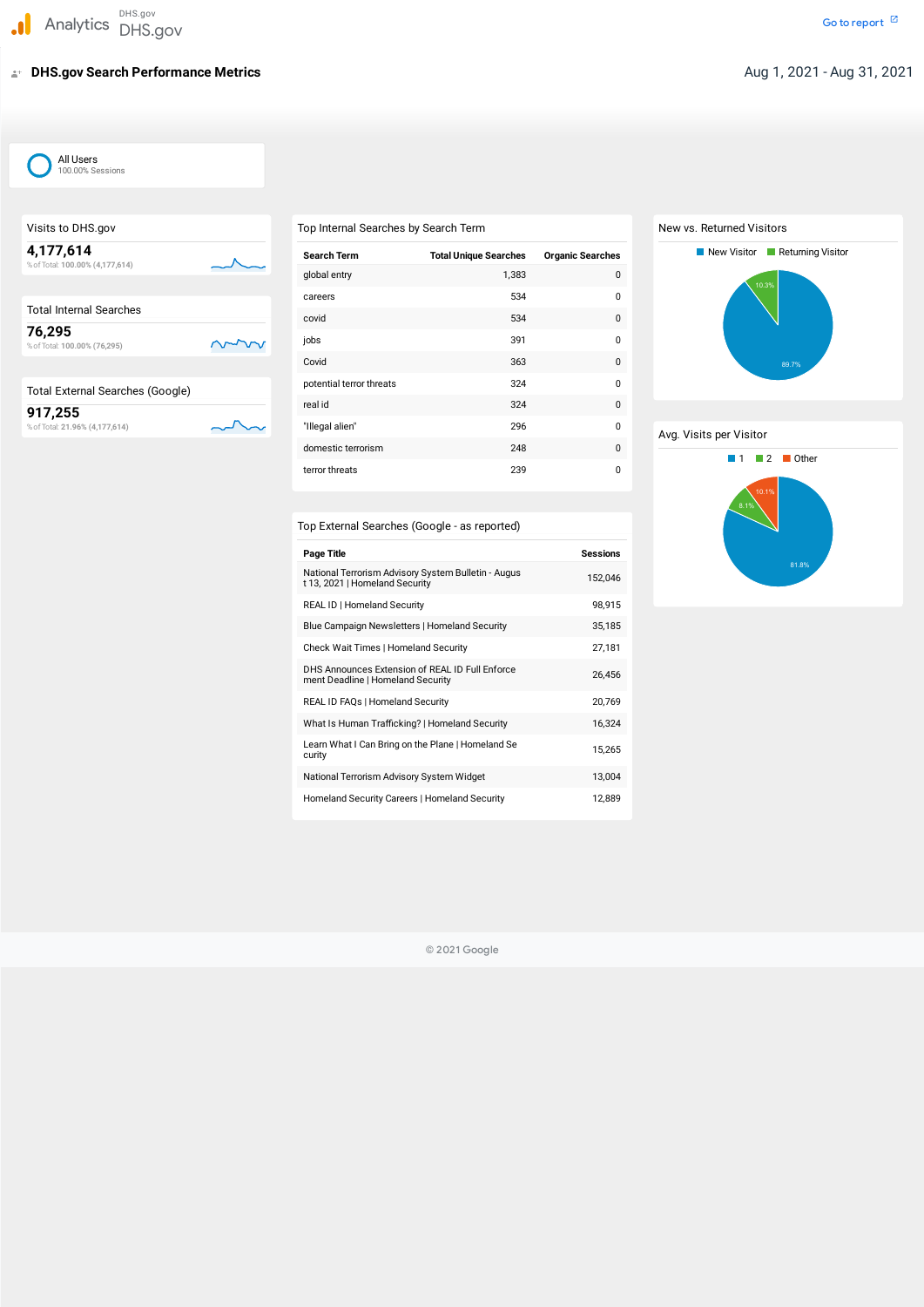### **DHS.gov Customer Satisfaction Survey**

Time Period: 08/01/2021‐ 08/31/2021

### **Overall Customer Satisfaction Score 64.88**

▪ Returned too many results

**Total**

# **How would you rate your overall experience today? 61.21**

| <b>Answer Choices</b>                                                                                       | <b>Responses</b> | Points        | Score        |
|-------------------------------------------------------------------------------------------------------------|------------------|---------------|--------------|
| • Outstanding                                                                                               | 601              | 100           | 60100        |
| • Above Average                                                                                             | 486              | 75            | 36450        |
| • Average                                                                                                   | 619              | 50            | 30950        |
| • Below Average                                                                                             | 169              | 25            | 4225         |
| • Poor                                                                                                      | 277              | 0             | $\Omega$     |
| Total                                                                                                       | 2152             |               | 131725       |
| Were you able to complete the purpose of your visit?                                                        |                  |               | 56.78        |
| <b>Answer Choices</b>                                                                                       | <b>Responses</b> | <b>Points</b> | <b>Score</b> |
| • Yes                                                                                                       | 1222             | 100           | 122200       |
| • No                                                                                                        | 930              | 0             | 0            |
| Total                                                                                                       | 2152             |               | 122200       |
| Would you still return to this website if you could get this<br>information or service from another source? |                  |               | 84.13        |
| <b>Answer Choices</b>                                                                                       | <b>Responses</b> | Points        | Score        |
| • Yes                                                                                                       | 1521             | 100           | 152100       |
| • No                                                                                                        | 287              | 0             | 0            |
| Total                                                                                                       | 1808             |               | 152100       |
| Will you recommend this website to a friend or colleague?                                                   |                  |               | 77.32        |
| <b>Answer Choices</b>                                                                                       | <b>Responses</b> | Points        | <b>Score</b> |
| • Yes                                                                                                       | 1398             | 100           | 139800       |
| • No                                                                                                        | 410              | 0             | 0            |
| Total                                                                                                       | 1808             |               | 139800       |
| Please describe your experience finding your way around                                                     |                  |               | 57.36        |
| (navigating) DHS.gov today.                                                                                 |                  |               |              |
| NOTE: Excludes "Other" responses                                                                            |                  |               |              |
| <b>Answer Choices</b>                                                                                       | <b>Responses</b> | Points        | <b>Score</b> |
| · Encountered no difficulties                                                                               | 1037             | 100           | 103700       |
| • Had technical difficulties (e.g. error messages, broken links)                                            | 65               | 0             | 0            |
| · Links did not take me where I expected                                                                    | 59               | 0             | 0            |
| . Links / labels are difficult to understand, they are not intuitive                                        | 172              | 0             | 0            |
| . Navigated to general area but couldn't find the specific content needed                                   | 322              | 0             | 0            |
| • Too many links or navigational choices                                                                    | 53               | 0             | 0            |
| . Would often feel lost, not know where I was                                                               | 100              | 0             | 0            |
| Total                                                                                                       | 1808             |               | 103700       |
| How was your experience using our site search?                                                              |                  |               | 48.28        |
| NOTE: Excludes "Did not use search" and "Other" responses                                                   |                  |               |              |
| <b>Answer Choices</b>                                                                                       | <b>Responses</b> | Points        | Score        |
| · Encountered no difficulties                                                                               | 534              | 100           | 53400        |
| . I was not sure what words to use in my search                                                             | 110              | 0             | 0            |
| . Results were not helpful                                                                                  | 212              | 0             | 0            |
| . Results were not relevant to my search terms or needs                                                     | 100              | 0             | 0            |
| - Results were too similar / redundant                                                                      | 42               | 0             | 0            |
| · Returned not enough or no results                                                                         | 72               | 0             | 0            |

36 **1106** 0

0 **53400**